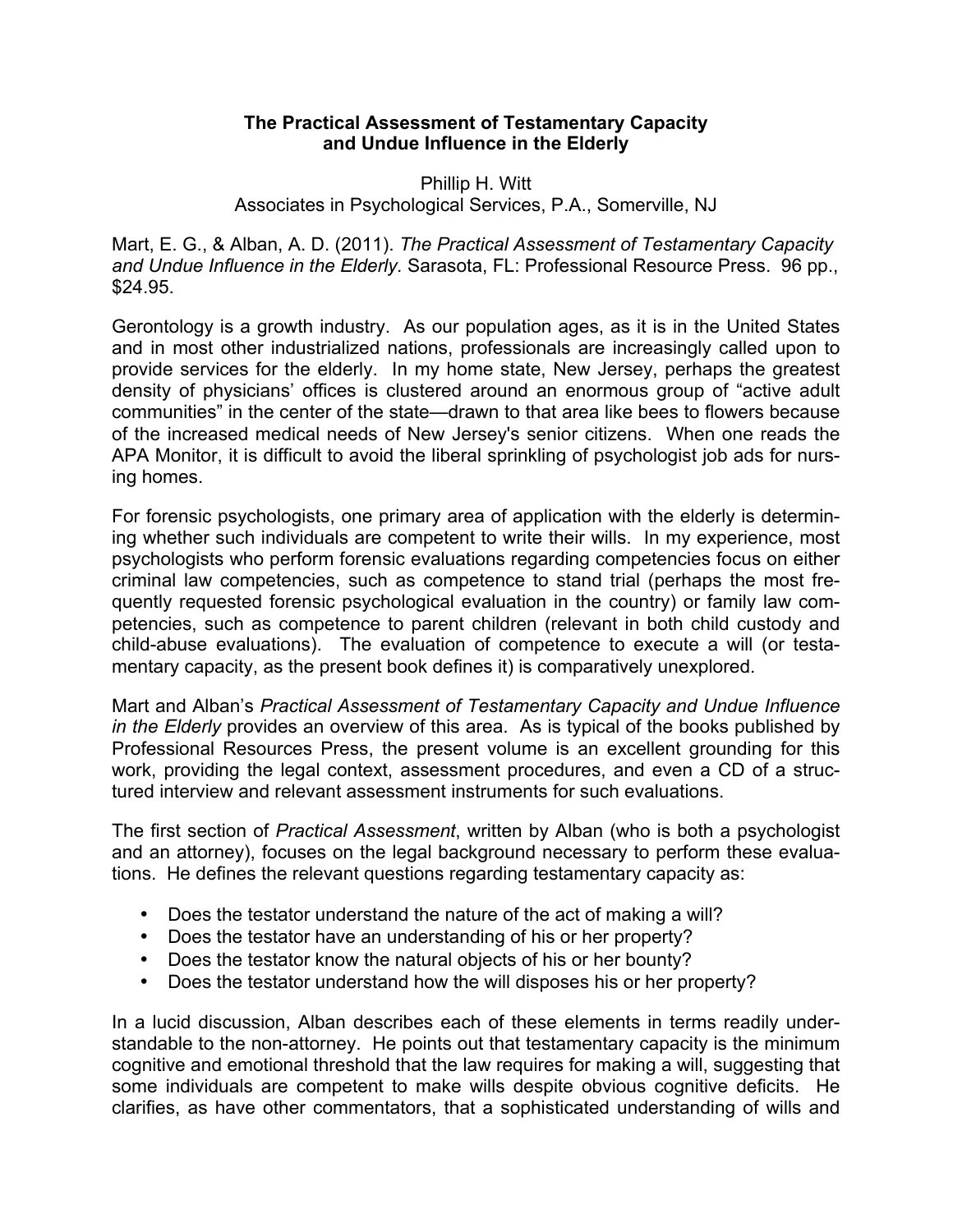financial assets is not necessary. He notes that mental illness does not necessarily lead to the inescapable conclusion that an individual is not competent to make a will, parallel to the analysis in criminal cases in which mental illness does not necessarily lead to a finding of insanity or incompetence to proceed to trial.

Alban discusses the complicated topic of reasonableness. That is, does the fact that a will has unreasonable provisions invalidate the will? He notes that this issue is not as simple as it seems on the surface. On the one hand, if the testator was competent when he or she wrote the will, then courts tend to defer to the testator's wishes, however unreasonable those wishes may be. On the other hand, the inclusion of unreasonable provisions in the will may itself at least raise the question of the testator's competence in the first place. He also notes (p. 9), "The line between a provision in a will that is so unreasonable that it indicates incompetence and a provision that is unreasonable without indicting the testator's competence is sometimes blurred."

Alban then reviews the legal background regarding undue influence, which he defines as the substitution of the wishes of one person for another's. He notes that, theoretically, discussions of undue influence assume that the testator was competent and that his will was overborne by the will of another. However in reality, undue influence assessments typically occur in situations in which the testator is showing some impairment, making the individual vulnerable to another's influence. He also notes that, in many jurisdictions, the threshold for contesting a will postmortem is much lower for undue influence than for testamentary capacity, so evaluators may receive referrals that on the surface appear to be related to undue influence, but in the end are really regarding testamentary capacity. Alban nicely parses the issues involved in these assessments.

After Alban establishes the legal context, the remainder of the book—focusing on practical assessment-related issues—is written primarily by Mart, a forensic psychologist. Mart approaches the evaluation following Grisso's (2003) five-factor analysis of competence, those being: functional, causal, interactive, judgmental, and dispositional/remedial. He notes that the dispositional/remedial aspect is important for two reasons. First, testators' competencies frequently vary over time. Second, in numerous other forensic contexts concerning competencies—such as criminal competencies or parenting competency—remedial programs for improving or restoring competency are well accepted.

Mart discusses at some length the issue of postmortem evaluations of testamentary capacity. He discusses the ethical issues involved, given that, obviously, contemporaneous interviewing and psychological testing of the testator are not possible in postmortem evaluations, and he concludes (p. 20):

On a practical level . . . it is ethical to perform an assessment of a deceased testator if the evaluator believes that there is enough information available on which to base opinions about testamentary capacity and undue influence. The evaluator should make clear any limitations that the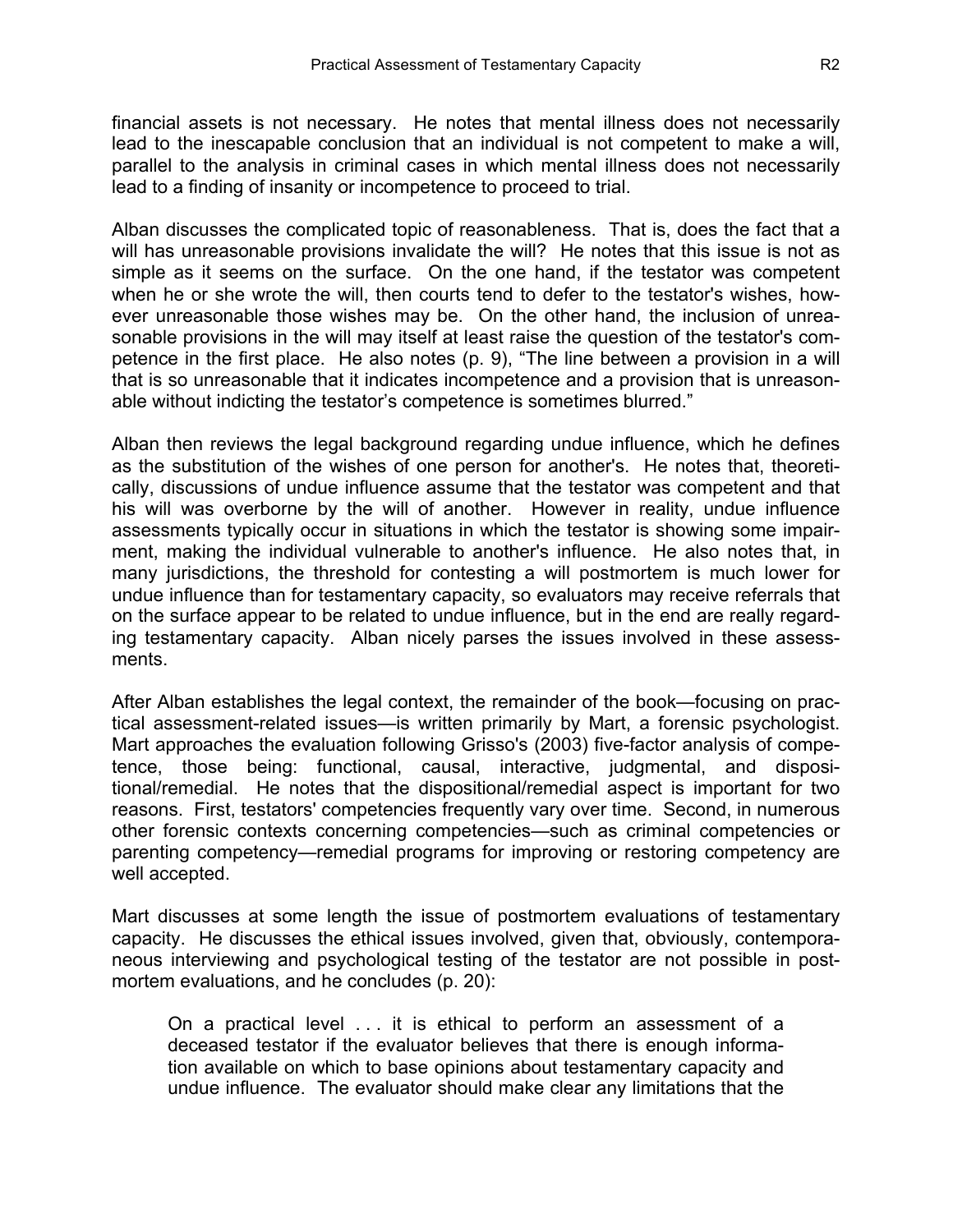lack of a face-to-face interview places on his or her data or refrain from giving an opinion if sufficient data do not exist.

Regarding the evaluation proper, Mart dovetails his presentation nicely with the legal context laid down by Alban. For example, with regard to the testator's understanding of his assets, Mart states (pp. 23-24):

Because the legal bar for testamentary capacity has traditionally not been set high, it is not necessary that testators know their assets to the penny, and the clinician should not hesitate to prompt subjects about specific assets that they may have temporarily forgotten. However, having prompted the subject, clinicians should revisit the material later in the interview to discover whether the information has been retained by the subject.

Mart indicates that conducting a functional assessment is the core of an evaluation for testamentary capacity, and if the testator can perform the four major functions outlined earlier, then the evaluation need proceed no further. Mart describes an interview developed by the authors, the Semi-Structured Interview for the Assessment of Testamentary Capacity (SSIATC), which can be used as a guide for determining the functional testamentary capacities. The interview guide itself is included on the CD provided with the book. He lists a series of well-specific questions that the testator should be able to answer, those being (p. 31):

- Who are the immediate members of your family?
- What is a (will, trust, etc.)?
- Why do people have them?
- Do you have one?
- Did you have one before the latest one?
- How is the new one different from the last one?
- Why are you making these changes?
- With whom did you discuss these changes?
- Do you have any misgivings about these changes? (Why or why not?)

If, however, functional deficits are present, then the evaluation proceeds further, perhaps with psychological testing to better articulate the causes of the functional deficits. Mart describes a range of psychological tests, including brief cognitive-status tests and mental-status exams that can be useful in these evaluations.

Mart and Alban together address the question of whether the evaluator should give an opinion on the ultimate issue of testamentary competence. They acknowledge that this is an issue of debate in the field, and they provide the following reasonable analysis (p. 36):

There is ongoing controversy regarding whether mental health professionals should opine regarding the ultimate issue. However, it has been our